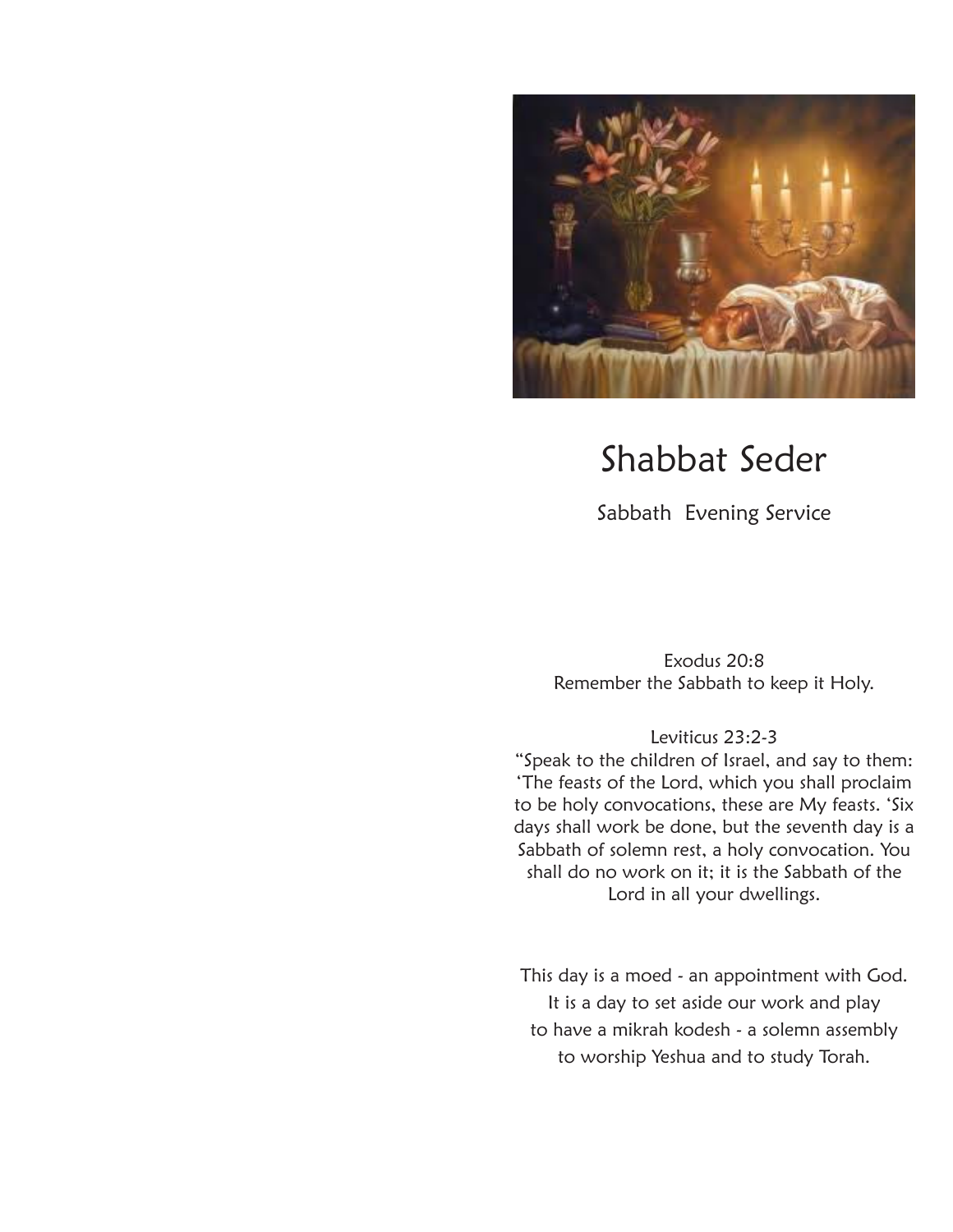# I. Had'laqat haNeirot הד'ד לקת הרת

Kindling the Lights

The Wife lights the candles just as God chose another woman, Mary, to bring forth "The Light of the World"

#### Creation (the first candle)

This candle represents creation. In the beginning God created the heavens and the earth...And God said, 'Let there be light' and there was light." — Genesis 1:1,3.

#### Redemption (the second candle)

This candle represents redemption. Yeshua said, "I am the Light of the World. Whoever follows Me will never walk in darkness, but will have the light of life." — John 8:12.

The woman may now wave her hands toward herself from the light welcoming the Shekinah presence of G-d as she recites the blessing.

Baruch atah Adonai Eloheynu melech ha-olam, asher kid-shanu b'mitz-votav, v'tzinvanu lehiyot or le-goyim v'natan-lanu et Yeshua Meshicheinu or ha-olam.

Blessed are You, LORD our God, King of the universe, Who sanctified us with his commandments, and commanded us to be a light to the nations and Who gave to us Jesus our Messiah the Light of the world.



Preparation Prayer

The Wife recites the opening prayer

**Heavenly Father, we thank you for the blessings of your rest and peace this evening. Holy Spirit, be with us as** we partake of this Shabbat. Fill our hearts and minds with your shalom, your peace that surpasses all understanding. Guide each of us that we may bless one another with our words and actions. We ask your blessing over our home and family. Pour out your Spirit upon us as we partake of your Shabbat, your rest.

May our home, our hearts and our minds be used by you to bring the news that your Messiah has come, has risen and will come again! In the name of Yeshua Ha Mashiach we pray. Amen

VII.

# שבת ארוחת ערב Shabbat Meal

Dinner is served.

VIII. ברכות

# Bir'chat HaMazon

# Grace after the Meal

After the meal and before departing these verses are read in unison or by someone in the group.

#### Deuteronomy 8:10-14

 $\bf W$  *J*hen you eat and are full, you will praise the Lord your God for the good land He has given you. "Be careful that you don't forget the Lord your God by failing to keep His command the ordinances and statutes - I am giving you today. When you eat and are full, and build beautiful houses to live in, and your herds and flocks grow large, and your silver and gold multiply, and everything else you have increases, be careful that your heart doesn't become proud and you forget the Lord your God who brought you out of the land of Egypt, out of the place of slavery.

Recite the final blessing after the meal.

**B** lessed are you, LORD our God, king of the<br>B universe Who nourishes the whole work universe, Who nourishes the whole world in goodness, with grace, kindness, and compassion. He gives bread to all flesh, for His mercy endures forever. And through His great goodness we have never lacked, nor will we lack food forever, for the sake of His great Name. For He is God, who nourishes and sustains all, and does good to all, and prepares food for all His creatures which He created. Blessed are You, LORD, who nourishes all.

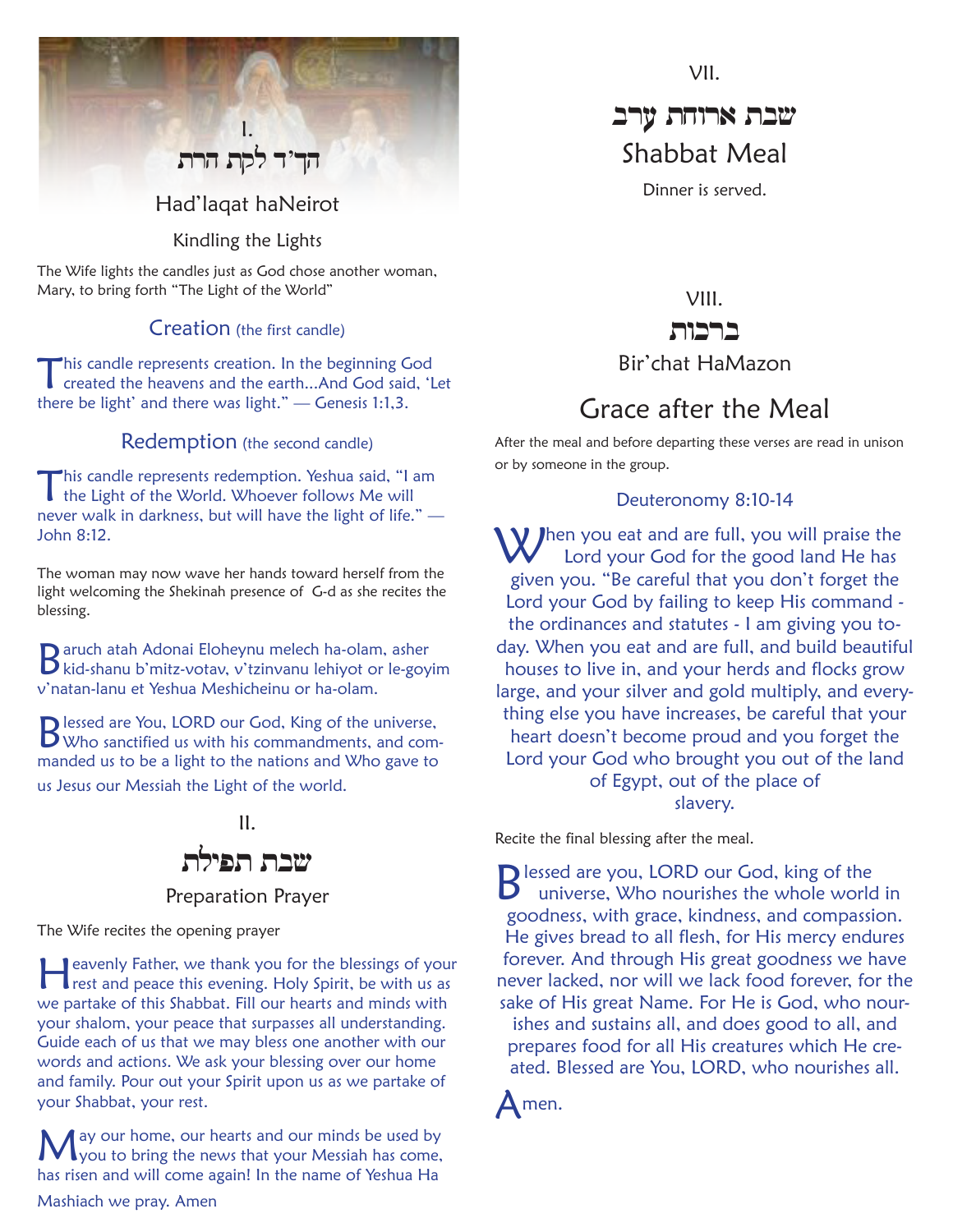Exparukh attah Adonai eloheinu melekh ha-olam, asher<br>Kiddeshanu bemitzvotav vetzivanu<br>Al petilat vadavim kiddeshanu bemitzvotav vetzivanu al netilat yadayim.

Blessed art thou, Lord our God, Master of the universe, who has sanctified us with your commandments, and commanded us about the washing the hands.

le dedicate our hands and ourselves to you. Fill us up with Your Holy Spirit that we may live Your way and reflect Your Truth and Your Life.

After this blessing is recited, it is customary for each person to pour water for the washing of hands for the one next to them starting with the one reciting the blessing.





HaMotzi Lechem Blessing over the bread

In Leviticus 24:5-9 bread was to be set on the alter<br>
each Shabbat as an everlasting covenant. The two In Leviticus 24:5-9 bread was to be set on the alter loaves represent the double portion of manna which God provided to the Israelites in the desert on the sixth day - the double portion is a symbol that the one who observes the sabbath will not lose out because of his observance.

The bread represents Jesus, the bread of Life, who gives us our spiritual rest. Jesus said "I am the living bread that came down from heaven. If anyone eats of this bread he will live forever. This bread is my flesh which I will give for the life of the world." \_John 6:51

arukh attah Adonai eloheinu melekh ha-olam, ha-motzi lechem min ha-aretz.

Blessed art Thou, LORD our God, King of the uni-<br>Bluesse who brings failth that is a state of the universe, who brings forth bread from the earth.

After one of the loaves is distributed to everyone. It is customary to dip the slices into some salt just as the Sacrifices in the Temple were salted before being consumed (Leviticus 2:13).

III.

Bir'chot (blessings)

Blessing for the Wife

It is customary for the husband to recite Eshet Chayil Woman of valor (Proverbs 31:10-31)

Eshet chayil mi yimtza v'rachok mip'ninim michrah A woman of valor, who can find? Her value is far beyond pearls. Batach bah lev ba'lah v'shalal lo yechsar Her husband's heart relies on her and he shall lack no fortune. G'malathu tov v'lo ra kol y'mei chayeiha She does him good and not evil, all the days of her life. Darshah tzemer ufishtim vata'as b'chefetz kapeiha She seeks wool and flax, and works with her hands willingly. Haitah ko'oniyot socher mimerchak tavi lachmah She is like the merchant ships, she brings her bread from afar. Vatakom b'od lailah vatiten teref l'vetah v'chok l'na'aroteiha She arises while it is still night, and gives food to her household and a portion to her maidservants.

ord, I thank You for the blessing of this woman to me.  $\Box$  I ask that You bless her. Remove all fear and doubt from her heart and mind. Grant her Your shalom, Your peace that surpasses all under¬standing. I ask that You guide her steps and guard her path. Let her know that I am committed to You, and I am committed to her. In the name of Yeshua the Messiah I pray. Amen.

# The Wife recites the Blessing for the Husband

Psalm 112

allelujah! Happy is the man who fears the Lord, taking great delight in His commandments. His descendants will be powerful in the land; the generation of the upright will be blessed. Wealth and riches are in his house, and his righteousness endures forever. Light shines in the darkness for the upright. He is gracious, compassionate, and righteous. Good will come to a man who lends generously and conducts his business fairly. He will never be shaken. The righteous will be remembered forever. He will not fear bad news; his heart is confident, trusting in the Lord. His heart is assured; he will not fear. In the end he will look in triumph on his foes. He distributes freely to the poor; his righteousness endures forever. His horn will be exalted in honor.